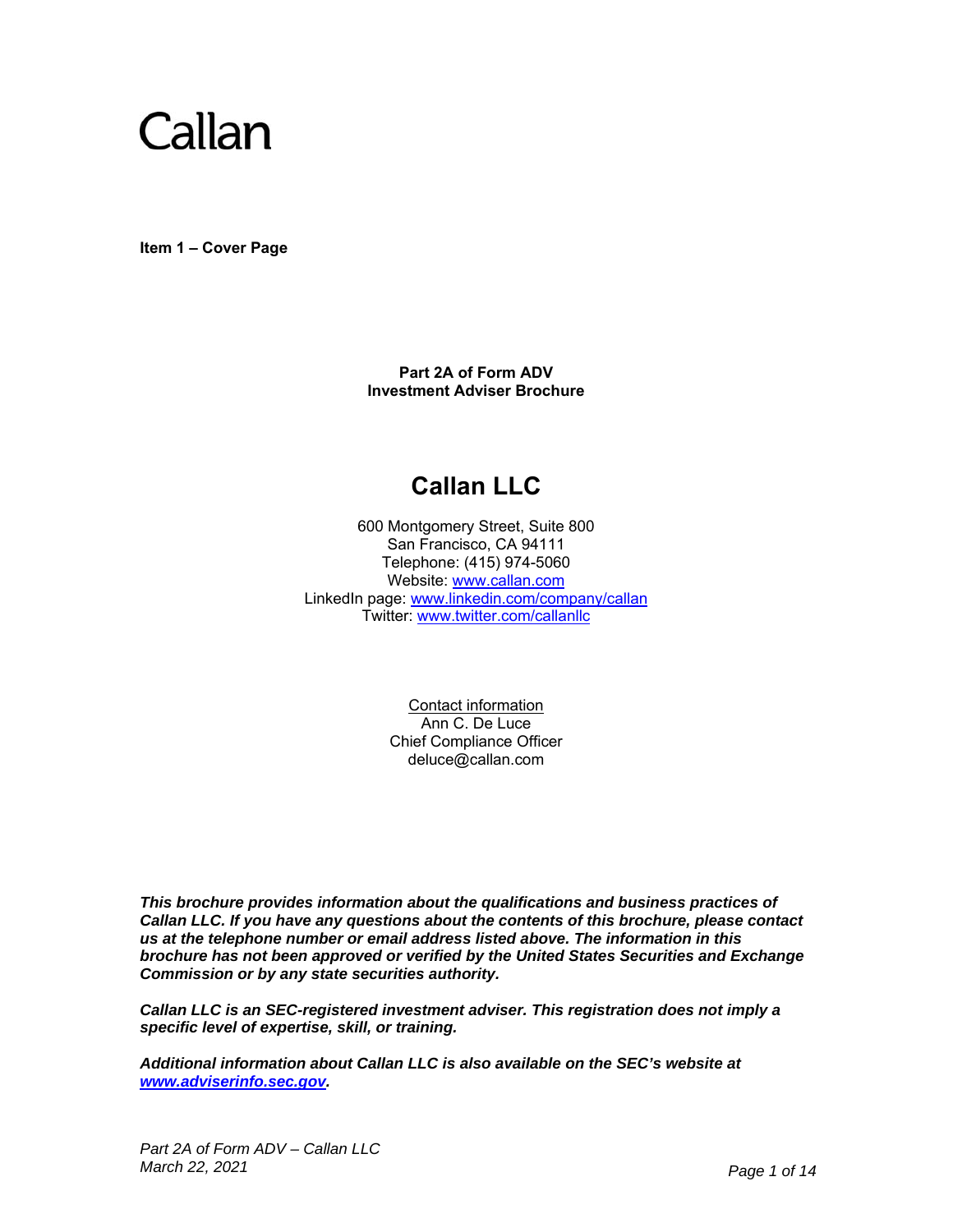# **Item 2 – Material Changes**

The last update of Callan's ADV Part 2A was March 5, 2020.

There have been no material changes to this brochure since the last update.

As previously disclosed, Callan LLC is 100% owned by a holding corporation, which is owned exclusively by the company's employees or their trusts. In order to allow for Callan's holding company to add more than 100 shareholders, Callan's shareholders have elected to change the tax treatment of the holding company from an s-corporation to a c-corporation. Callan remains an LLC, only the tax structure of our holding company has been modified. In connection with the change in tax treatment, our holding company has changed its name from Callan S Corp A to Callan Holdings Inc.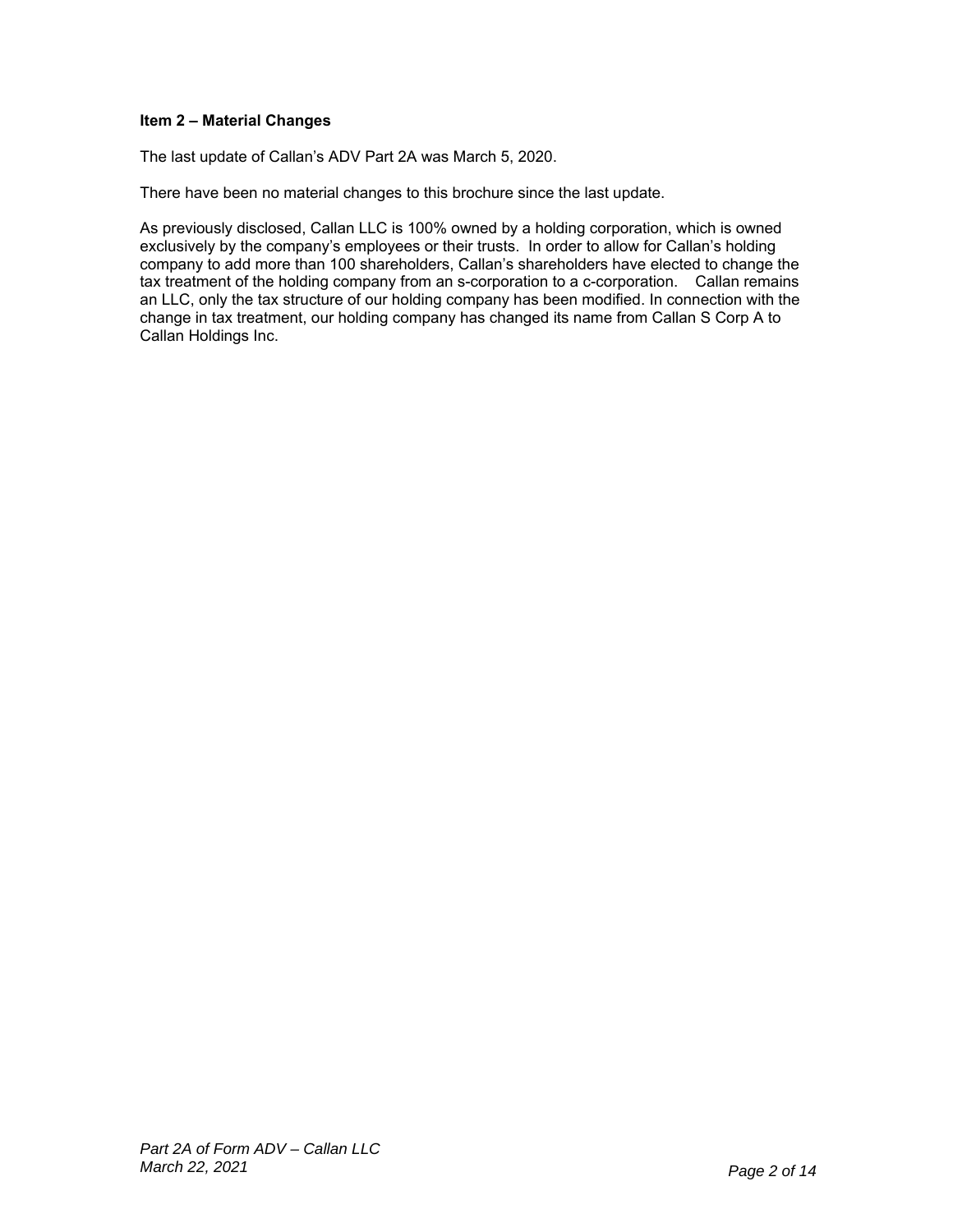| ITEM 6 - PERFORMANCE-BASED FEES AND SIDE-BY-SIDE MANAGEMENT  6              |
|-----------------------------------------------------------------------------|
|                                                                             |
| ITEM 8 - METHODS OF ANALYSIS, INVESTMENT STRATEGIES, AND RISK OF LOSS 7     |
|                                                                             |
| ITEM 10 - OTHER FINANCIAL INDUSTRY ACTIVITIES AND AFFILIATIONS 10           |
| ITEM 11 - CODE OF ETHICS, PARTICIPATION, OR INTEREST IN CLIENT TRANSACTIONS |
|                                                                             |
|                                                                             |
|                                                                             |
|                                                                             |
|                                                                             |
|                                                                             |
|                                                                             |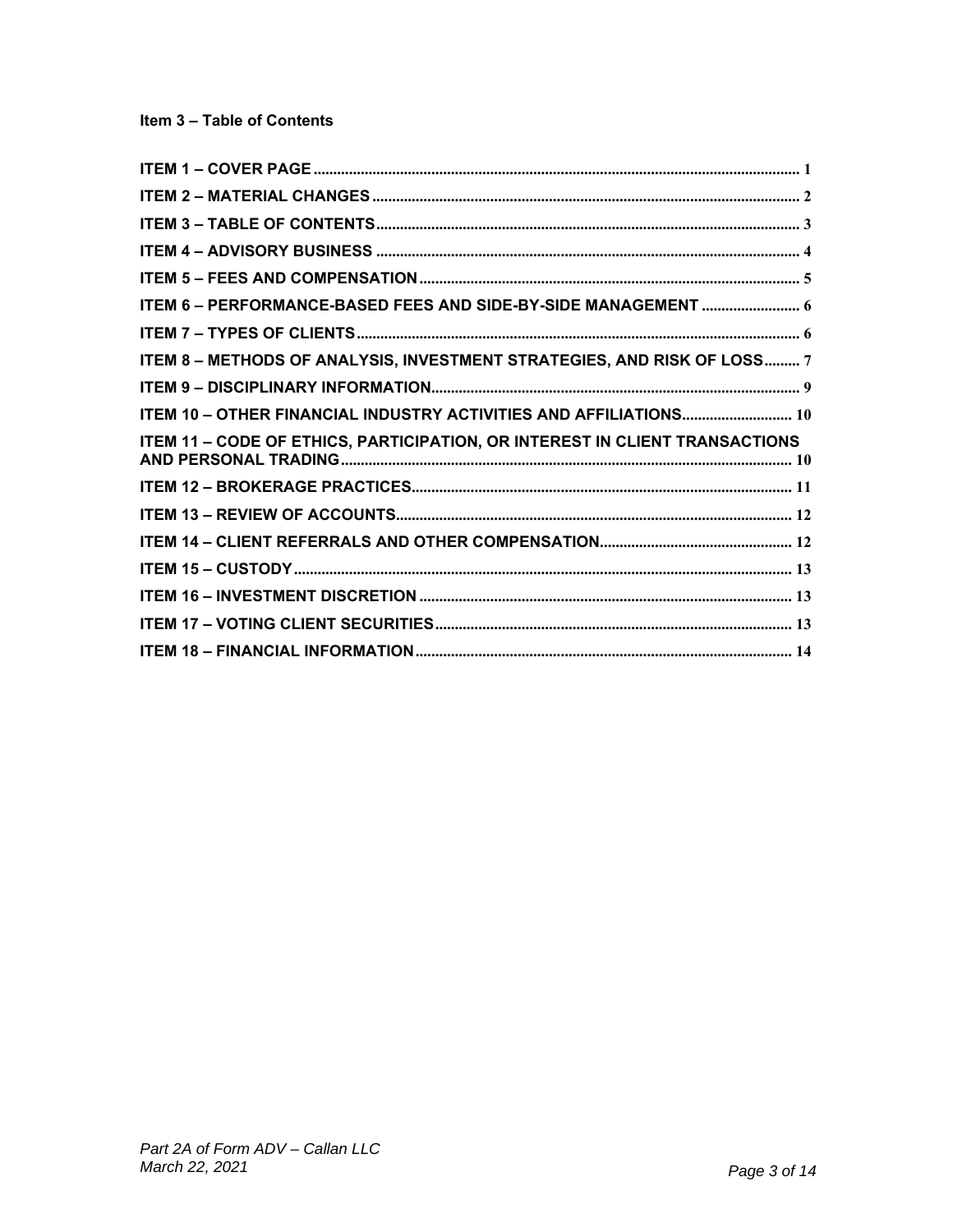### **Item 4 – Advisory Business**

Founded in 1973 and headquartered in San Francisco, California, Callan LLC ("Callan") is an SEC-registered investment adviser with more than \$2.9 trillion of assets under advisement and over 190 employees. Callan is one of the largest independent, employee-owned investment consulting firms in the country and is 100% owned by an corporation, which is owned by the company's employees or their trusts. We provide tailored advice primarily to institutional investors supported by proprietary research, an industry-leading database, and ongoing fiduciary education. Our solutions are designed to fit each client's particular needs specific to, asset allocation; manager search, selection, and evaluation; ongoing performance measurement; and education.

Callan provides services through three lines of business:

 **Fund Sponsor Consulting (FSC):** FSC serves asset owners of defined benefit and defined contribution plans, endowments, foundations, insurers, hospitals, health care systems, and nuclear decommissioning trusts, as well as other large institutional asset pools. Our asset owner clients oversee more than \$2.9 trillion in combined assets for which we provide discretionary and non-discretionary advice.

FSC delivers customized solutions that meet the needs of even the most sophisticated institutional investment programs, including strategic planning; plan implementation, monitoring and evaluation; alternative investment program design and implementation; and continuing education. Together, these services constitute what we believe is a disciplined and comprehensive process for the decision-making and oversight of institutional investors' asset pools.

Discretionary services for FSC clients include the design, implementation, and ongoing management of multi-manager portfolios in collective investment trusts (CITs) and in private fund vehicles. Callan designs and acts as an adviser for custom target date funds as well as white label asset class funds. Callan also serves as the outsourced chief investment officer (OCIO) for several asset owners and provides discretionary advisory services to participant-directed defined contribution plans and other qualified investors (referred to in this brochure as the Discretionary Platform). As of December 31, 2020, Callan's total discretionary assets under management were \$15.18 billion.

- **Independent Adviser Group (IAG)**: IAG serves a select group of independent investment advisers and financial intermediaries (IAG members) who provide services to high-net-worth individuals and smaller institutional funds. IAG members receive consulting guidance, research and analytical tools necessary to address their clients' strategic planning, portfolio structure, manager due diligence and performance measurement requirements, as well as the IAG member's continuing education. Callan's Unified Managed Account (UMA) program offers clients of IAG members with access to independent account managers (sub-advisers) who Callan has screened and recommended, and whose investment strategy models are coordinated and traded by an independent overlay manager selected by Callan. IAG members can coordinate the opening of a single-custodial UMA account for their clients and can create customized individual manager allocations on a per-account basis. IAG serves as a non-discretionary consultant to several investment advisers managing fund-of-fund programs ("IAG fund-offund clients") and as such provides services which include identifying, evaluating and monitoring the performance of private markets funds for consideration by such investment advisers for their program investment.
- **Institutional Consulting Group (ICG)**: ICG provides investment manager clients with research, education, performance measurement, and database and analytical tools that help them better serve the needs of institutional investors.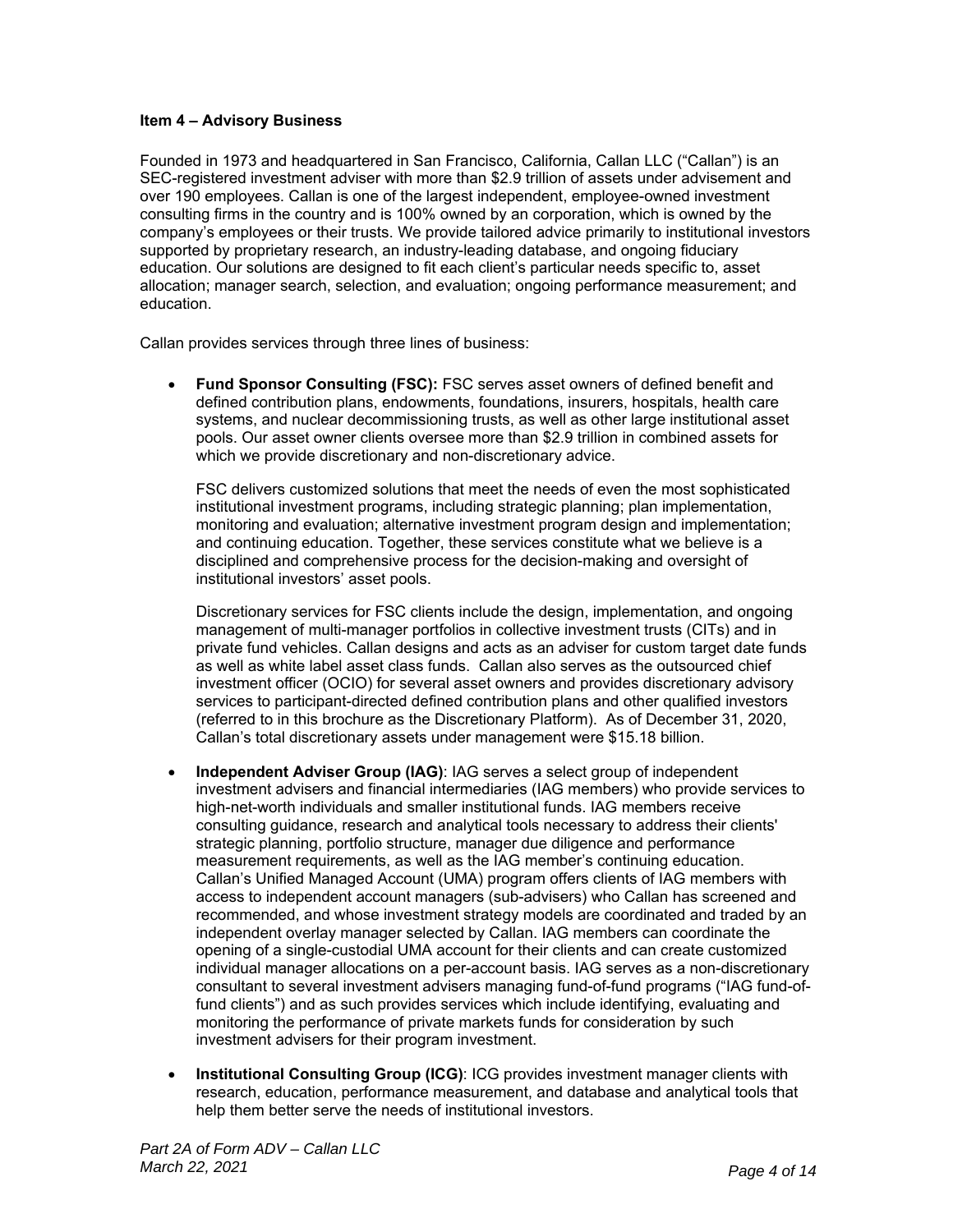Callan's educational services are available to our clients, including asset owners, investment managers, and financial intermediaries through the Callan Institute and the Center for Investment Training ("Callan College"). The Callan Institute functions as an education institution servicing clients and our employees by independently analyzing trends in the industry via research communications and conference programs. The "Callan College," featuring sessions offered over several days throughout the year and on a customized basis, provides investment fiduciaries and their advisers with basic- to intermediate-level of classroom-style instruction on prudent investment practices.

Each line of business, coupled with our client education services, contributes to the overall strength and stability of the organization, and fits well within our mission of helping institutional investors achieve their investment objectives. The firm maintains policies to ensure each division is compliant with our business, governance, ethics, and oversight practices.

# **Item 5 – Fees and Compensation**

The fees for each of Callan's business lines are described below.

| <b>Business Line</b>                           | <b>Fee Range</b>                                                                                                                                        | <b>Notes</b>                                                                                                                                                                                                                             |
|------------------------------------------------|---------------------------------------------------------------------------------------------------------------------------------------------------------|------------------------------------------------------------------------------------------------------------------------------------------------------------------------------------------------------------------------------------------|
| Fund Sponsor Consulting -<br>Non Discretionary | Up to approximately<br>\$1,000,000<br>Median \$110,000                                                                                                  | Fixed- or asset-based fees are<br>assessed per project, service,<br>or suite of services (retainer)<br>per year; fees are negotiable<br>depending on the services<br>provided, including the level of<br>discretion delegated to Callan. |
| Fund Sponsor Consulting -<br>Discretionary     | Up to approximately 20 bps                                                                                                                              | Fees are negotiable and<br>depend on level of discretion<br>delegated to Callan and the<br>amount and type of services<br>provided.                                                                                                      |
| Independent Adviser Group                      | Up to approximately \$600,000<br>for fixed fees; asset-based<br>fees are determined on a<br>tiered structure and start at 20<br>bps<br>Median \$130,000 | Fixed- or asset-based fees are<br>assessed per project, service,<br>or suite of services (retainer)<br>per year; fees are negotiable<br>depending on the services<br>provided.*                                                          |
| Institutional Consulting Group                 | Up to approximately \$110,000<br>Median \$45,000                                                                                                        | Fees are assessed per<br>project, service, or suite of<br>services (retainer) per year.                                                                                                                                                  |

\* Additional details for IAG:

 Clients of an IAG member who elect to participate in the Callan UMA program pay an asset-based fee to the overlay manager of the UMA program who, in turn, pays an asset-based fee to Callan for program coordination and to the sub-advisers for providing the investment strategy instructions to the overlay manager. Overlay manager fees also include payment for implementation and overlay services provided by the overlay manager. Fees payable by the IAG member are in most instances reduced or waived based on the fees received by Callan from the overlay manager.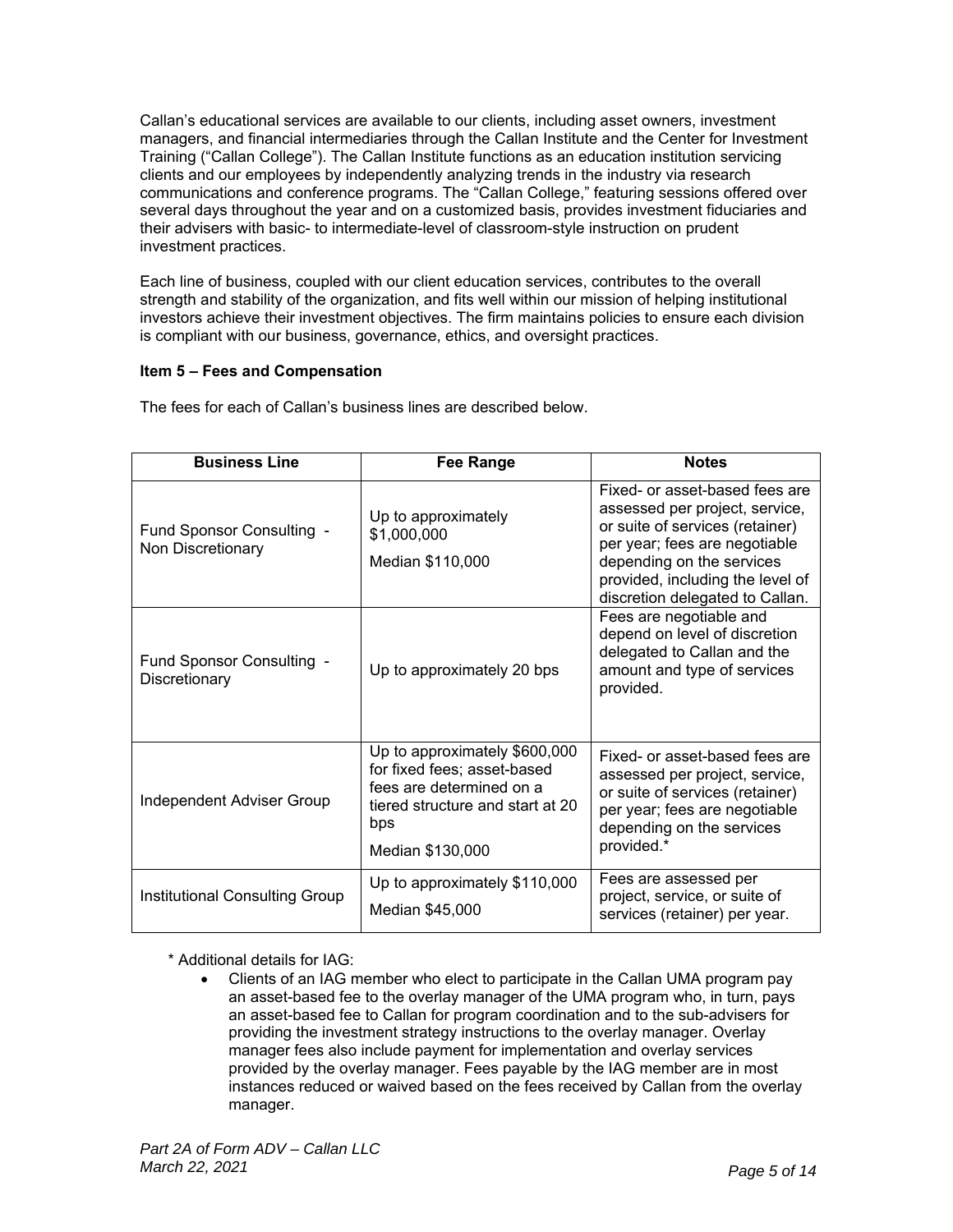- Participants in the UMA program are also responsible for paying separate fees to their respective fiduciary intermediary or investment adviser who is an IAG member and oversees such participant's UMA program investment, as well as paying portfolio execution and custody charges. Callan does not participate in any such fees or charges.
- Consulting fees for IAG fund-of-fund clients are based, in part, on program assets.

While the suite of services for each business line is individually priced, there is one set of services that spans all client types—our educational services. Fees for these services are up to \$3,500 per person, per session for "Callan College" and up to \$60,000 per organization per year for the Callan Institute.

Generally, a client may cancel an agreement for services with Callan at any time upon written notice to Callan. If Callan is in the process of performing services for a client that the client does not want completed, then Callan will bill the client for the services performed to the date of cancellation. Fees are typically billed monthly or quarterly in arrears.

Callan has no soft-dollar arrangements with any broker and only accepts checks from brokers as payment for its hard-dollar client fees.

### **Item 6 – Performance-Based Fees and Side-By-Side Management**

Callan does not charge performance-based fees.

# **Item 7 – Types of Clients**

Callan works with a variety of clients, including asset owners of defined benefit, defined contribution, operating funds, 529 plans, and others. Our clients include:

- Corporate, public, Taft-Hartley, and nonprofit organizations
- Family offices
- Endowments and foundations
- Insurers
- Hospitals
- Nuclear decommissioning trusts
- Sovereign wealth funds
- Investment managers
- Investment consulting firms, independent advisers, high-net-worth individuals, and financial intermediaries

FSC consultants may evaluate and recommend that a plan fiduciary consider the Discretionary Platform. Callan will provide discretionary portfolio management of private funds or collective funds within the Discretionary Platform as part of its services to the trustees of the collective funds on at least a quarterly basis.

Generally, Callan does not maintain account minimums across all client types, though the firm's account size relationships for discretionary work are typically not less than \$50 million.

Callan provides research and educational services to investment managers and receives compensation from them for those services. Some of those investment managers are evaluated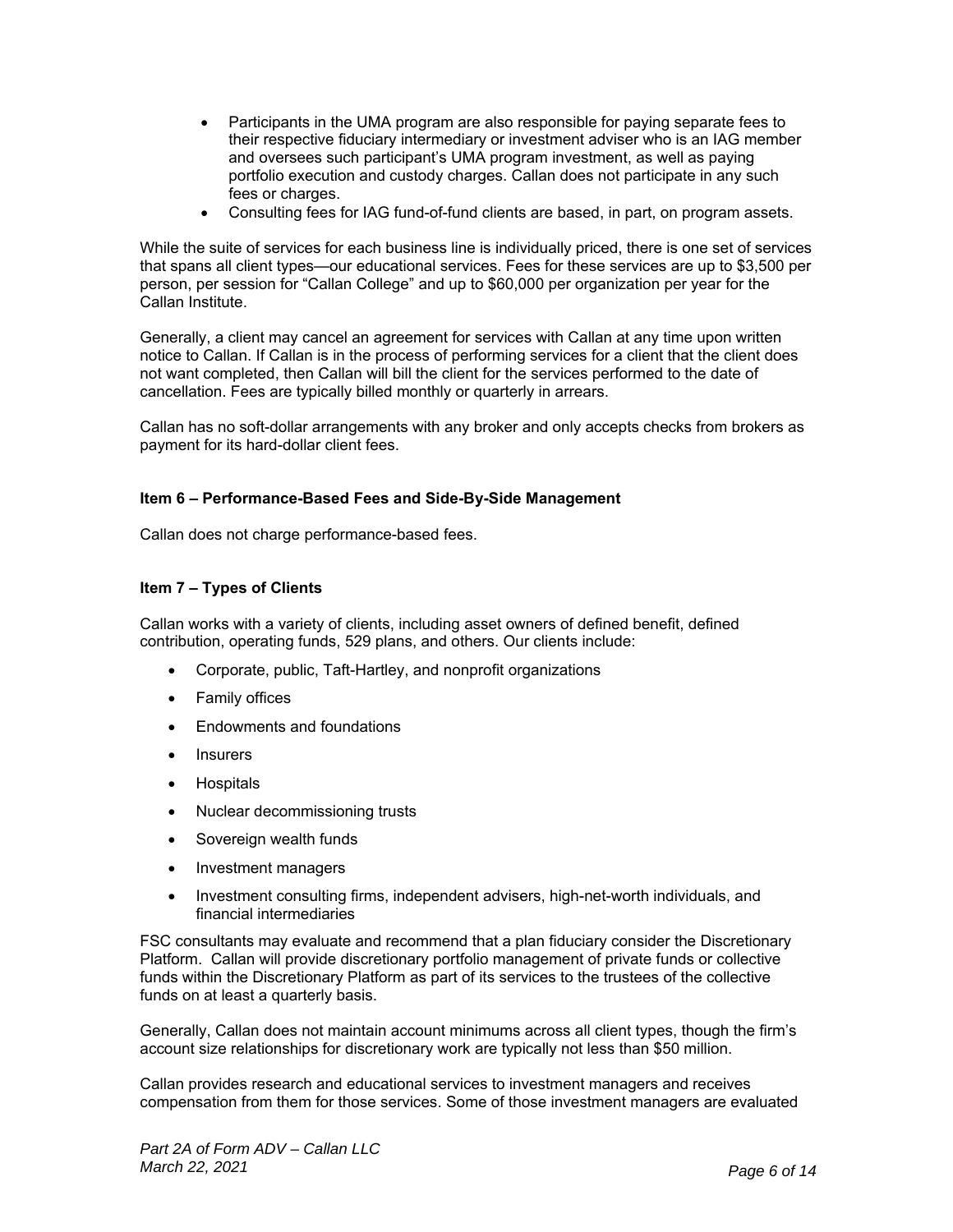or recommended by Callan to its other clients. Callan recognizes there is a potential conflict between Callan's interest in receiving compensation from investment managers and Callan's obligation to provide objective advice to our advisory clients who work or may work with those managers. This includes investment manager searches Callan performs for FSC clients, our selection of investment managers who participate in the UMA program offered to IAG clients, or our manager selection activities on behalf of the collective funds offered in our Discretionary Platform.

Callan is committed to ensuring it does not consider an investment manager's business relationship with the firm, or lack thereof, in performing evaluations for or making recommendations to its other clients. We inform our investment manager clients of this policy at the start of the relationship and notify all clients of this policy and provide regular disclosure to our discretionary and non-discretionary advisory clients, including FSC and IAG clients of the existence of our business relationships with investment managers. In all cases, employees are required to carry out their duties solely in the best interests of our advisory clients and free from all compromising influences and loyalties.

# **Item 8 – Methods of Analysis, Investment Strategies, and Risk of Loss**

Callan works with many of the largest institutional investors in the country in the development and maintenance of their investment programs, including risk management. Risk control, such as our use of internal oversight committees to review client work, is at the heart of our investment consulting philosophy. In addition, ongoing research and fiduciary education are vital supporting elements of our risk control practice.

There are four key areas where we exercise risk management:

#### **1. Strategic Planning**

Callan's risk management work as it relates to strategic planning includes understanding the return and risk objectives for the client consistent with assets, liabilities, liquidity needs, risk tolerance, and regulatory constraints. It also includes the development of investment guidelines and monitoring criteria for internal and external management.

Callan's asset allocation modeling capabilities originated in the late 1970s and have been continually enhanced. Our dedicated Capital Markets Research Group is responsible for conducting all asset/liability, asset allocation, and similar strategic work. This specialized team of economists, mathematicians, and actuaries also conducts research in the fields of strategic planning, and develops economic tools and statistical models that enable asset owners to evaluate the possible outcomes of their investment decisions. In addition to this primary focus, the group is responsible for client-specific research projects, including the examination of new asset classes and the development of appropriate due diligence documentation for the inclusion of these assets in a client portfolio.

#### **2. Manager Due Diligence and Selection**

Callan works with clients to manage risk through manager due diligence and selection. Our goal in a manager search is to conduct a prudent due-diligence exercise that:

- Defines the objective(s) of the search and lists appropriate criteria to be used in the evaluation of alternative candidates (i.e.—creates a "candidate profile").
- Employs an open, inclusive approach to identifying potential candidates.
- Objectively and rigorously evaluates both the process and candidates.
- Avoids systematic and personal biases throughout the search.
- Memorializes all steps in the process.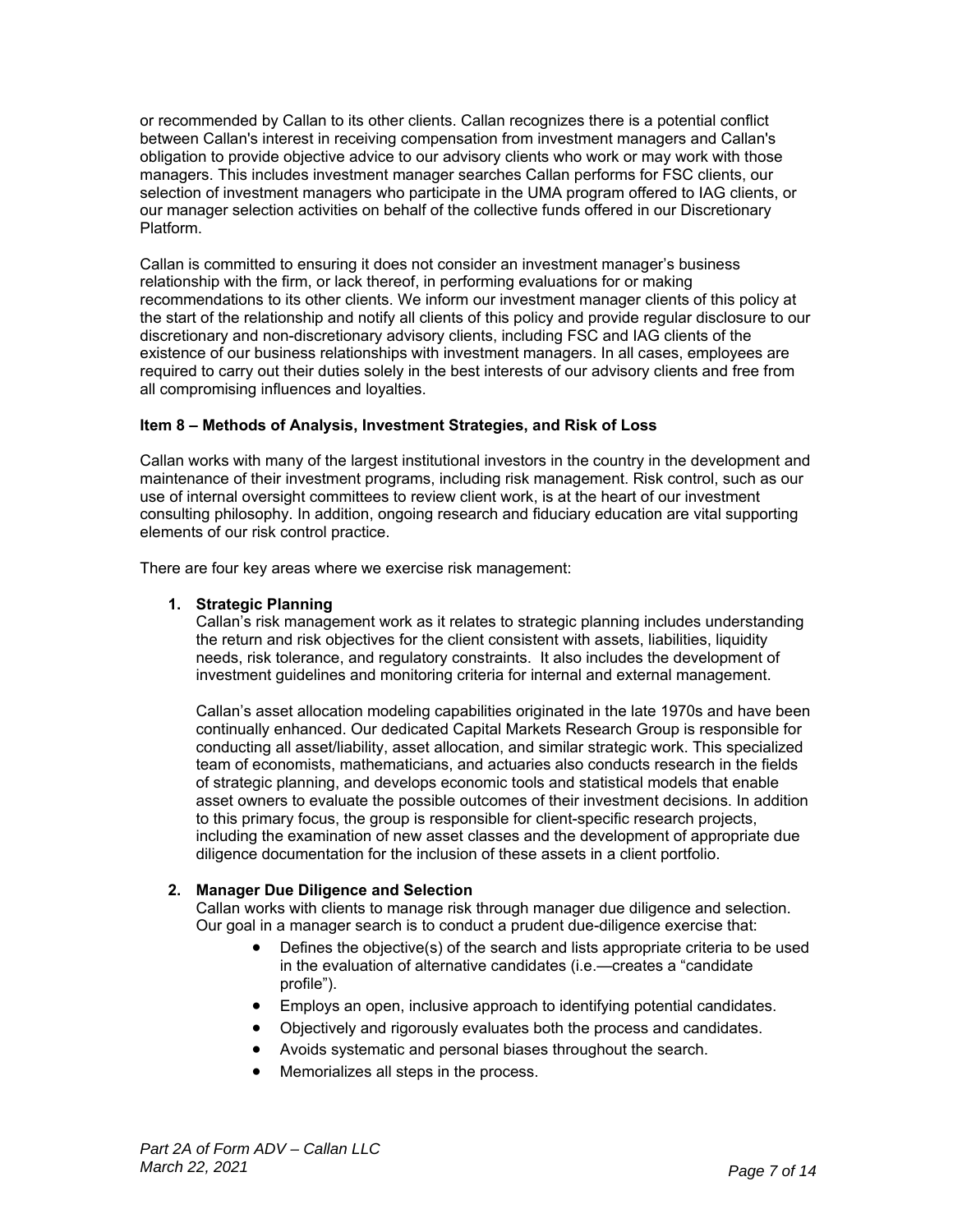We do not employ a "buy list" or preferred list for manager searches. Instead, we evaluate a broad universe of strategies to identify candidates that best meet a client's particular objectives. Our recommendations are vetted by an oversight committee to ensure personal biases are avoided and our advice reflects the firm's best thinking.

To mitigate the risk of relying solely on quantitative data screens, we also focus on qualitative research to more holistically assess each firm and strategy under consideration. Our screening criteria are designed to identify stable organizations and teams with the potential to deliver superior, consistent results over time. We seek investment management firms that demonstrate the following characteristics:

- Organizational and team stability. Successful firms maintain stability in their structure, asset and client base, and key decision-makers plan for and manage succession.
- A compensation structure that attracts and rewards investment talent through long-term incentives.
- A firm culture that focuses on achieving results commensurate with client expectations. Successful firms demonstrate a passion for the business of investing.
- Depth of resources to support the investment process, operations, and administrative functions of the firm.
- A sound investment philosophy and consistently applied investment process to implement those investment beliefs.
- Investment results that reflect the firm's philosophy, process, and approach to managing risk.

Callan may have an incentive to recommend the Discretionary Platform or an investment of plan assets in Callan's private trusts or CITs (together "collective funds") due to the additional fees that may be received based on the asset-based structure associated with the discretionary assets managed by Callan. To mitigate the potential conflict of interest:

- With respect to the Discretionary Platform, Callan charges FSC discretionary clients at the relationship/total plan level and not at the individual investment level. Generally, the fees are at a fixed rate, but upon request Callan will consider a variable, asset-based fee structure. Total fees do not vary based on the use of third-party or proprietary funds.
	- o Callan will rebate to the FSC client variable rate fees attributable to an investment in the collective funds in excess of the fixed rate fee paid by the FSC client for Callan's advising on the Discretionary Platform.
- FSC non-discretionary clients who choose to invest their plan assets in the collective funds must amend their consulting contract with Callan. The amended contract will acknowledge the potential conflict of interest of Callan and will also acknowledge that any investment decisions regarding the use of Callan funds will be made by the FSC client based on determinations by fiduciaries other than Callan.

# **3. Performance Monitoring and Evaluation**

Callan supports its clients' risk management processes through the development and ongoing maintenance of a comprehensive monitoring and reporting system covering all aspects of total fund performance and investment risk. The analysis provides clients with:

 A top-down view of a given portfolio's risk level (e.g., standard deviation, tracking error)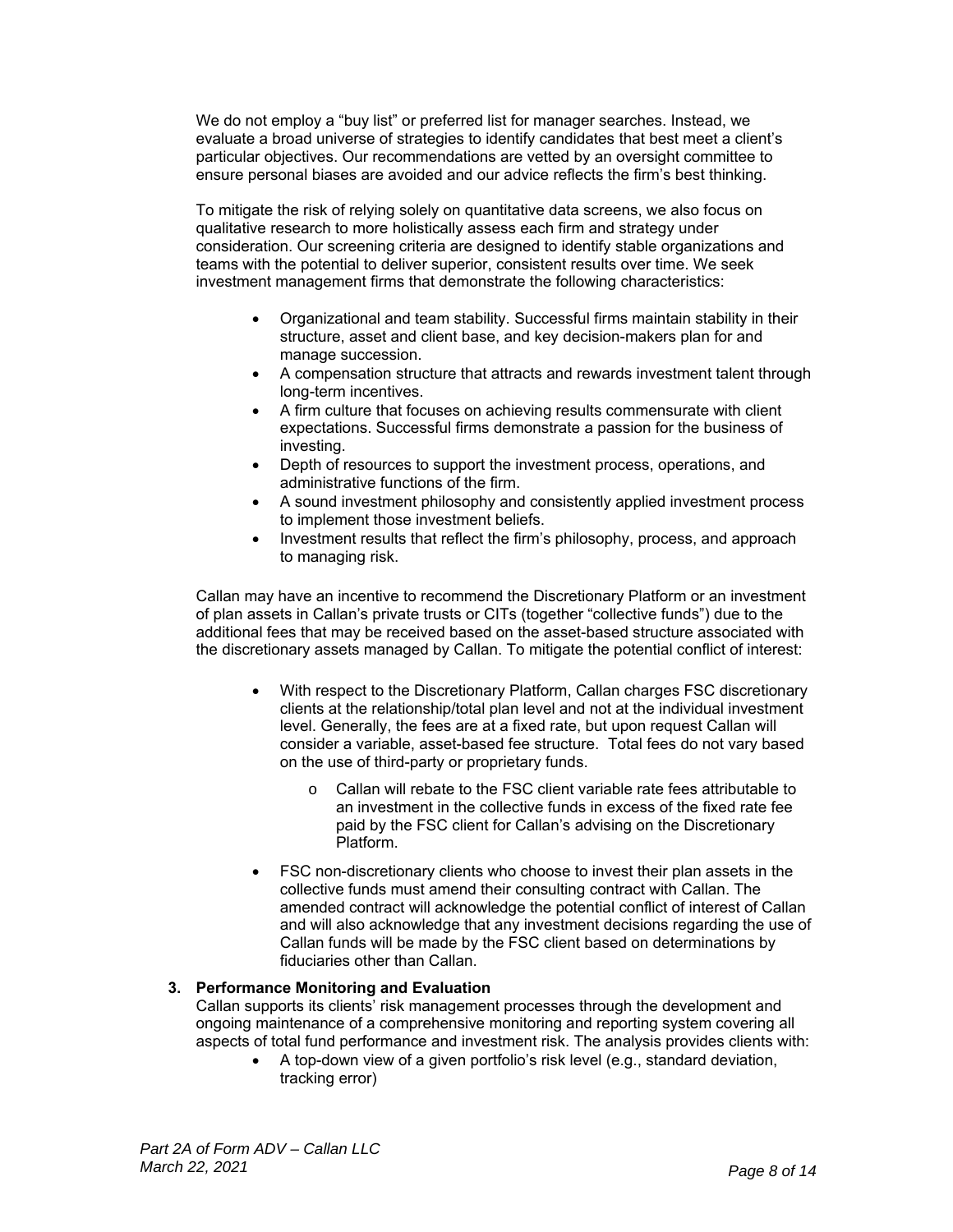- Data on whether the investor is being compensated for that risk (e.g., Sharpe ratio, information ratio)
- Insight on where that risk is coming from (e.g., tracking error, sector bets, security selection or concentration)

This analysis draws on Callan's proprietary database and reporting platform—one of the few in the industry. It is a significant differentiating factor in our capabilities as it gives us control over the design, quality, timeliness, and content of our reporting.

### **4. Operational Best Practices**

For those clients who wish to engage Callan's services in this area, we can assess an organization's internal investment operations and offer best practices and guidelines, including:

- Defining the governance structure for the client's fund, including the allocation of decision-making authority and oversight.
- Reviewing all aspects of the client's public markets operational platform, such as trading, custody, securities lending, foreign exchange, and use of derivatives and/or leverage, fees and expenses.
- Reviewing all aspects of the client's alternative investments portfolio, including liquidity terms, fees and expenses, cash management and forecasting.
- Developing an annual pacing plan to ensure proper diversification across time and strategies.

All investing involves a risk of loss that clients should be prepared to bear. Securities investments can be affected by liquidity and volatility in the securities markets often driven by adverse changes in the national and international economies, as well as by non-economic events. Investment managers generally attempt to identify securities and other assets believed to be undervalued, and there are no assurances that such opportunities will be successfully recognized and clients may experience a total loss of their investments. Callan cannot give any guarantee that it or any investment advice or strategy will achieve a client's investment objectives.

When providing services to non-discretionary and certain discretionary relationships, Callan will not have a role in the management or administration of any client's account, and we will not have the opportunity to evaluate, in advance, the specific investments made by any investment managers with respect to the funds they manage for clients. Except to certain discretionary clients, Callan does not offer advice on specific securities of individual issuers, such as stocks, bonds, or other investment securities. For all services, we do not have responsibility for reviewing the risks of individual securities or the compliance/non-compliance of individual security holdings with a client's investment policy guidelines. As a result, the rates of return to clients will primarily depend upon the results of investment decisions of third-party managers. It is incumbent upon the client to evaluate the merits and risks of a third party's investment strategy including, among other things, the desirability of using the third-party manager's investment strategy to achieve the goals of the client's overall investment program taking into account the volatility, style, portfolio management, allocation, liquidity, fee structure and performance of the investment strategy. Past performance by an investment manager is not a guarantee of future performance by that investment manager.

Callan's discretionary services also includes investment oversight of the management of a series of target date maturity multiple manager CITs. These funds are designed to reduce risk over time as the investors get closer to retirement age.

Callan will exercise full discretion over the search, selection, review, and replacement of fund managers for private funds, CITs, and glide path funds utilized under the Discretionary Platform.

# **Item 9 – Disciplinary Information**

*Part 2A of Form ADV – Callan LLC March 22, 2021 Page 9 of 14*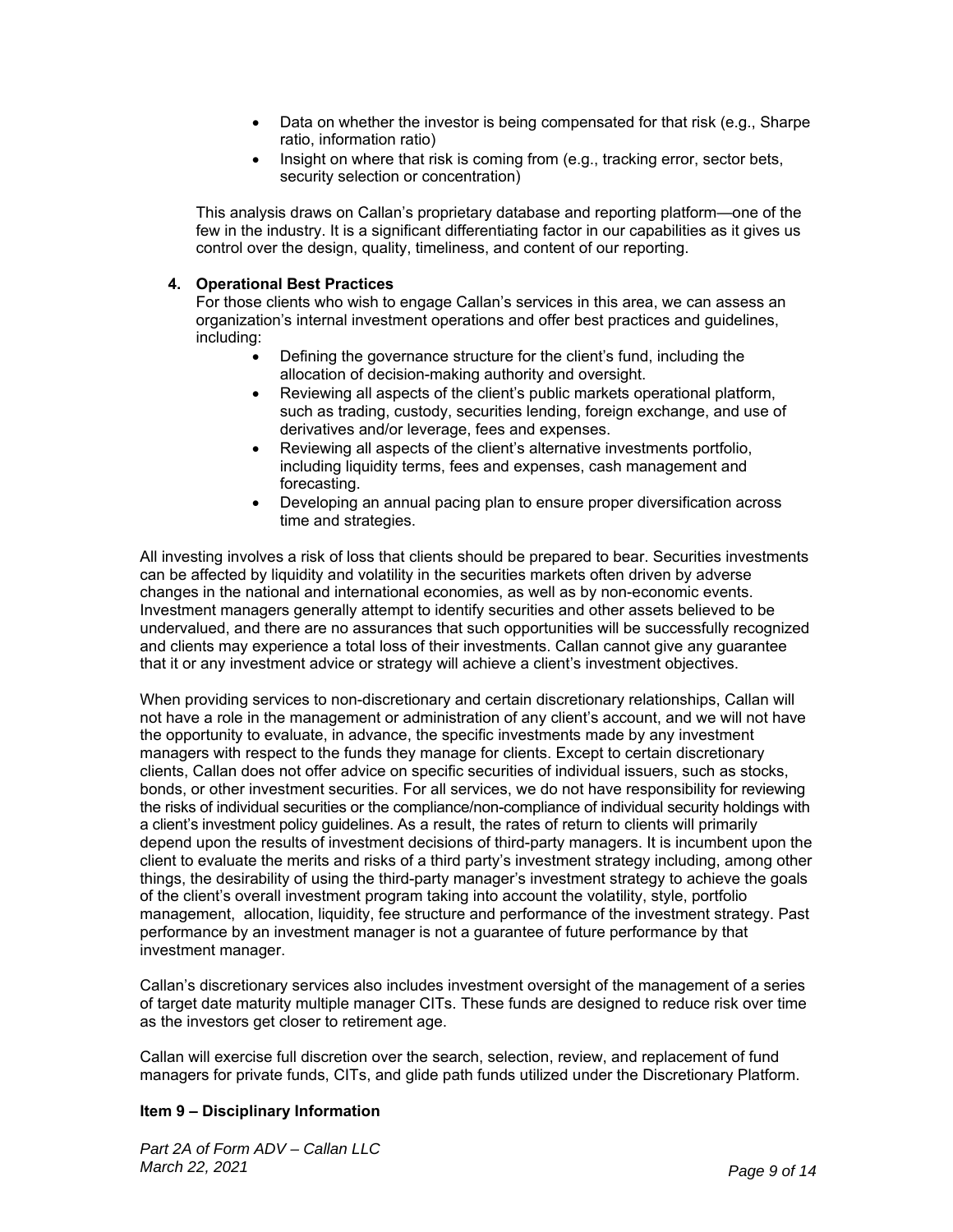Registered investment advisers are required to disclose all material facts regarding any legal or disciplinary events material to a client or prospective client's evaluation of Callan or the integrity of Callan's management. Callan has no such information to disclose.

### **Item 10 – Other Financial Industry Activities and Affiliations**

Callan provides research and educational services to investment managers and receives compensation from them for those services. Some of those investment managers are evaluated or recommended by Callan to its other clients. Callan recognizes there is a potential conflict between Callan's interest in receiving compensation from investment managers and Callan's obligation to provide objective advice to our advisory clients who work with or who may work with those managers. This includes investment manager searches Callan performs for FSC clients, our selection of investment managers who participate in the UMA program offered to IAG clients, our manager selection activities on behalf of the collective funds offered through our discretionary services and our private equity fund services for IAG fund-of-fund clients where the investment of IAG members' clients' assets could factor into the asset-based fees paid to Callan. In all cases, employees are required to carry out their duties solely in the best interests of our advisory clients and free from all compromising influences and loyalties. Callan has adopted certain policies and practices designed to prevent such conflicts, including the policies set forth in its Code of Ethical Responsibility, disclosure policies, roles of its oversight committees, and separation of the areas of business, including separate personnel, revenue streams, and compensation arrangements.

Among other policies, Callan is committed to ensure it does not consider an investment manager's business relationship with Callan, or lack thereof, in performing evaluations for or making recommendations to its other clients. Callan informs its investment manager clients of this policy at the start of a contractual relationship. Callan also routinely informs our clients of our manager client relationships, including disclosing on request the existence of its business relationships with investment managers. Callan also discloses these manager relationships in annual mailings, as part of each manager search, and in the quarterly performance evaluation reports provided to asset owner clients. These clients can also request specific information regarding the fees paid to Callan by the managers employed by their fund. Per company policy, information requests regarding fees are handled by Callan's Compliance Department.

Clients are advised a conflict of interest exists if Callan recommends its own services. Clients are under no obligation to act upon any of those recommendations under a consulting engagement or to engage the services of any such recommended professional, including Callan. Our nondiscretionary clients retain absolute discretion over all such implementation decisions and are free to accept or reject any of Callan's advice or recommendations.

### **Item 11 – Code of Ethics, Participation, or Interest in Client Transactions and Personal Trading**

To avoid and mitigate possible conflicts of interest presented by the firm's business mix, Callan has maintained a Code of Ethical Responsibility (Code) since 1994. This Code complies with Rule 204A-1 under the Investment Advisers Act of 1940, as amended. Among other things, the Code sets forth the general standards of conduct Callan requires of its employees, as well as specific policies reasonably designed to protect the objectivity and integrity of the advice Callan provides to its clients. The topics addressed in the Code include the use and safeguarding of confidential information, prevention of insider trading, identification and approval of outside business relationships of Callan employees, communications with outside parties, as well as gifts, business entertainment, and political and charitable contributions. The Code pays special attention to Callan's role in selling products and services to investment managers and ensures these relationships do not influence the way Callan conducts business, including manager searches and performance evaluations for non-discretionary or discretionary service clients.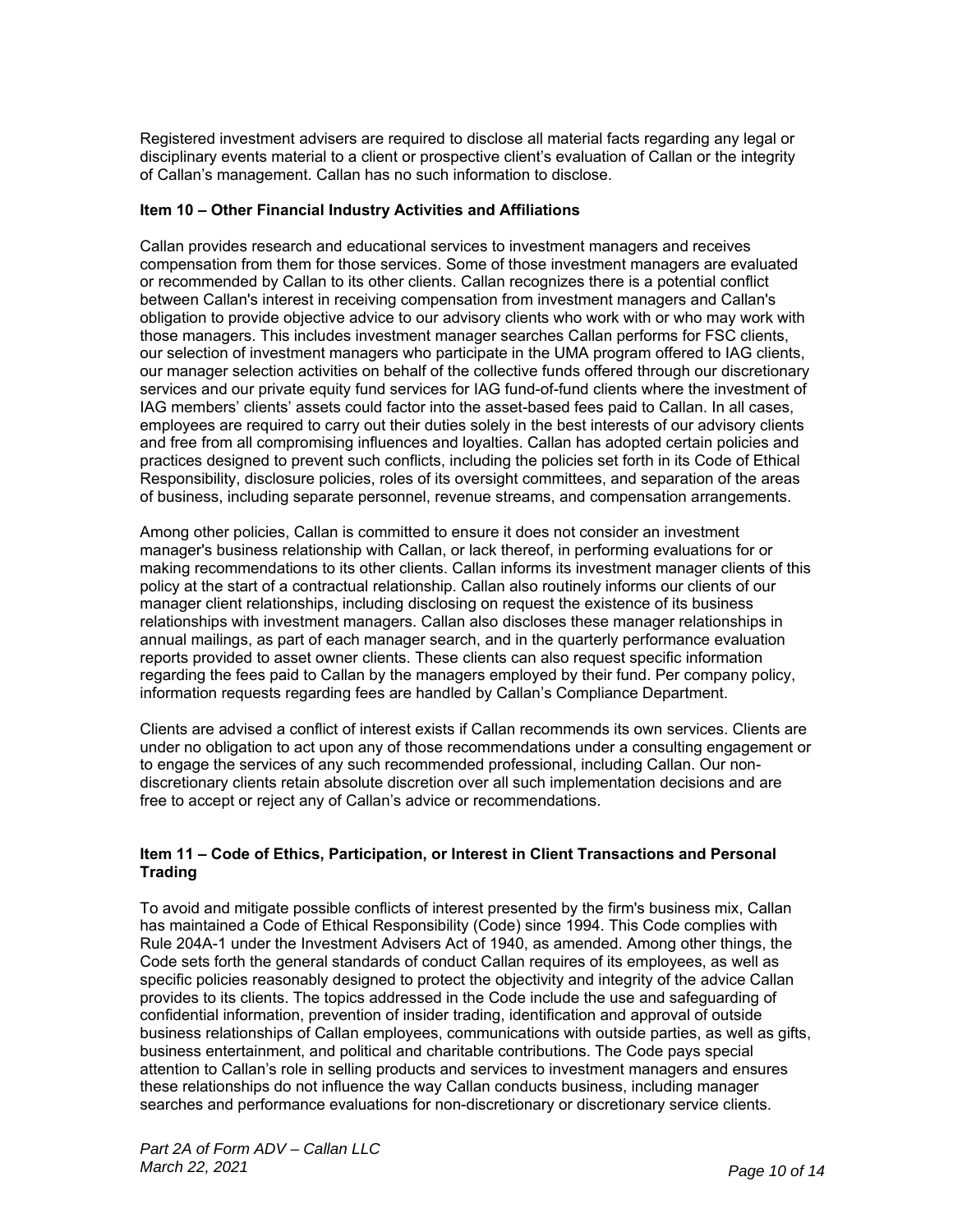The Code also contains restrictions on the personal trading activities of certain Callan employees and requires those employees to report their personal trades to the firm's chief compliance officer in accordance with applicable regulatory requirements.

Callan's Code is available on its website www.callan.com. Callan will provide a copy of the Code to any client or prospective client upon request.

Callan provides research and educational services to investment managers and receives compensation from them for those services. Some of those investment managers are evaluated or recommended by Callan to its other clients. Callan recognizes there is a potential conflict between Callan's interest in receiving compensation from investment managers and Callan's obligation to provide objective advice to our advisory clients who work with those managers. Callan has adopted certain policies and practices designed to prevent such conflicts, including the policies set forth in its Code of Ethical Responsibility (described above), disclosure policies, roles of its oversight committees, and separation of the areas of business, including separate personnel, revenue streams, and compensation arrangements.

Among other policies, Callan is committed to ensure it does not consider an investment manager's business relationship with Callan, or lack thereof, in performing evaluations for or making suggestions or recommendations to its other non-discretionary or discretionary advisory clients. Callan informs its investment manager clients of this policy at the start of a contractual relationship. Callan also routinely informs all clients of our manager client relationships, including disclosing the existence of its business relationships with investment managers on request. Callan also discloses these manager relationships in annual mailings, as part of each applicable manager search, and in the quarterly performance evaluation reports provided to asset owner clients. These clients can also request specific information regarding the fees, if any, paid to Callan by the managers employed by their fund. Per Callan policy, information requests regarding fees are handled by Callan's Compliance Department.

#### **Item 12 – Brokerage Practices**

#### FSC, IAG, ICG Groups

With regard to its FSC non-discretionary clients, as well as ICG, or IAG clients, Callan does not select broker-dealers for client transactions or determine the reasonableness of their compensation (e.g., commissions).

Callan will, upon request, accept engagement to assist its FSC clients in conducting evaluations or searches for such providers as securities lending, transition management, or commission recapture programs and will identify brokers to its clients as part of these services.

Callan has no soft dollar arrangements with any broker, and only accepts checks from brokers as payment for its hard dollar client fees.

#### FSC-Discretionary

With regard to the private trusts, the day-to-day investment decisions for the acquisition, disposition, and voting of portfolio investments are made by the sub-advisers Callan selects to manage the private trusts. Callan does, however, have the authority to select one or more brokerdealers to perform transition management services for the private trusts in connection with the engagement or termination of sub-advisers. In addition to selecting the transition management broker-dealers, Callan has the authority to negotiate the commission rates paid to those brokerdealers. In selecting the transition management broker-dealers for the private trusts, Callan considers the quality of execution and cost, but does not consider supplemental research, market or statistical information, or ancillary services provided by the broker-dealers.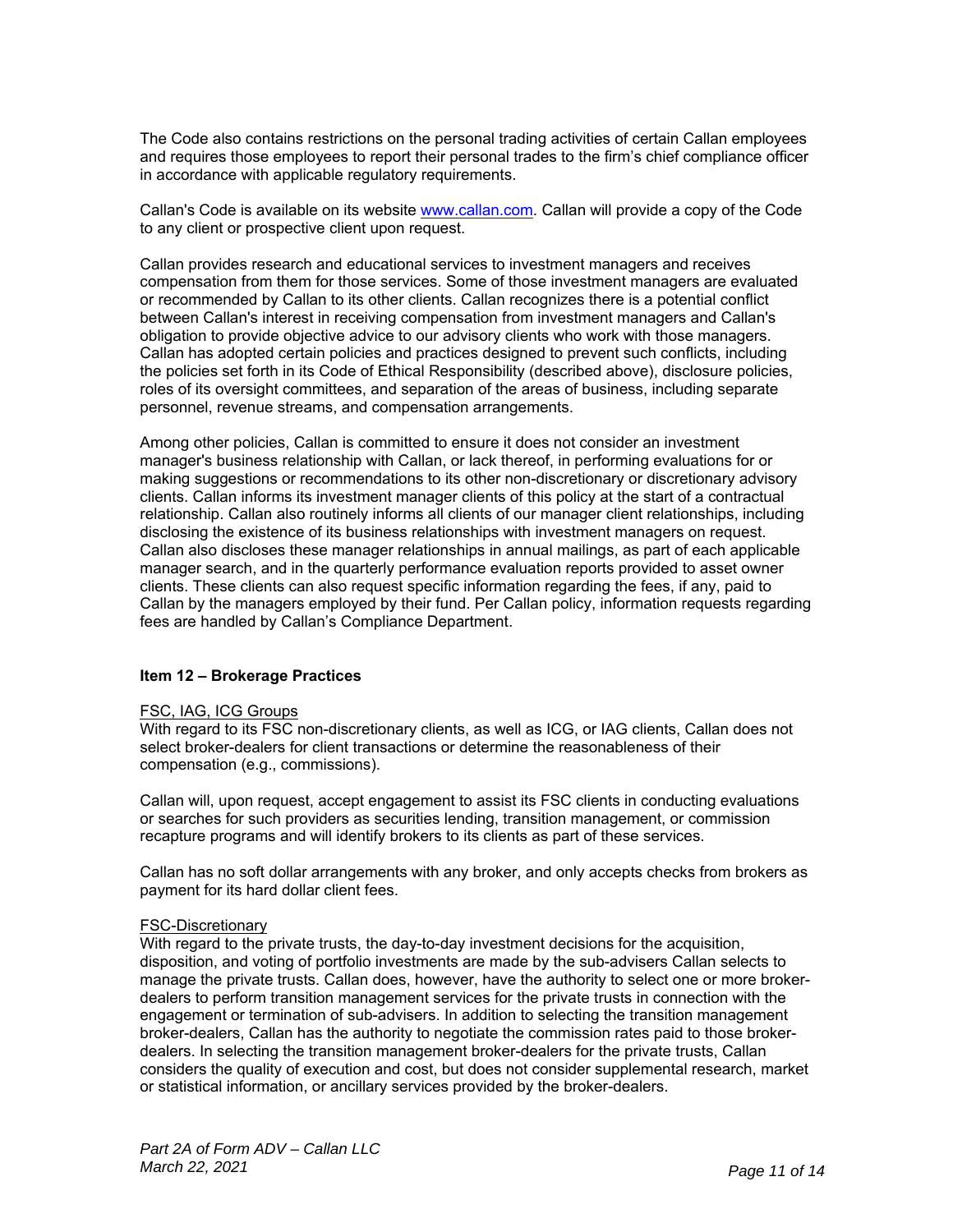Information regarding the sub-advisers' brokerage placement practices is set forth in the private trusts' private placement memorandum.

With respect to Callan's discretionary funds, CITs, and OCIO engagements (discretionary clients), Callan is authorized to select and to delegate to investment managers engaged by Callan for these clients the authority to choose broker-dealers to purchase, sell, and otherwise trade in securities. In selecting broker-dealers for these discretionary clients and in connection with Callan's and the investment managers' obligations to seek best price and execution, Callan periodically reviews and evaluates with the investment managers the services provided by broker-dealers, the quality and capability of execution, commission rates, and overall brokerage relationships.

# **Item 13 – Review of Accounts**

For FSC clients who request performance measurement services, we review their accounts and provide a written report on a monthly and/or quarterly basis depending upon the level of service requested.

On a quarterly basis, IAG members receive performance measurement reports for each of their clients utilizing the Callan UMA Program.

With respect to the discretionary accounts, the monitoring and reporting procedures are the same:

- 1. **Daily Reviews**: Callan operational employees typically receive and evaluate daily reports on the assets under its management. The daily information processed and reviewed includes net asset values, returns, returns for relevant indices, fee accruals, allocations between underlying funds and sub-advisers, as well as security-level information as needed.
- 2. **Monthly Reviews**: Callan operational employees review a more comprehensive set of reports on the assets under its management monthly. In addition to the information in the daily reports, this includes securities lending activity, return comparisons versus peer groups and benchmarks, and a rebalancing report.

Investors in the private trusts receive reports detailing their account balance, and return information for the private trusts, the underlying sub-advisers, comparative indices, and peer groups. Investors also receive a quarterly report with detailed performance and portfolio characteristic information. At their election, investors can also receive daily net asset value information, as well as security level holdings information for the private trusts and its sub-advisers.

3. **Periodic Reviews**: Callan operational senior management and the investment committee for each account review the discretionary consulting services accounts periodically and more frequently when warranted by market or account conditions. Written reports are provided to clients quarterly, detailing account balances and changes in value from the prior quarter, investment performance comparisons to relevant benchmarks and/or peer groups, and analysis of risks and portfolio characteristics.

#### **Item 14 – Client Referrals and Other Compensation**

Callan may compensate individuals or entities for the referral of advisory clients to the firm, provided that appropriate disclosures and regulatory requirements are met. Currently, Callan has one agreement under which a solicitor is to be paid compensation for introducing new clients to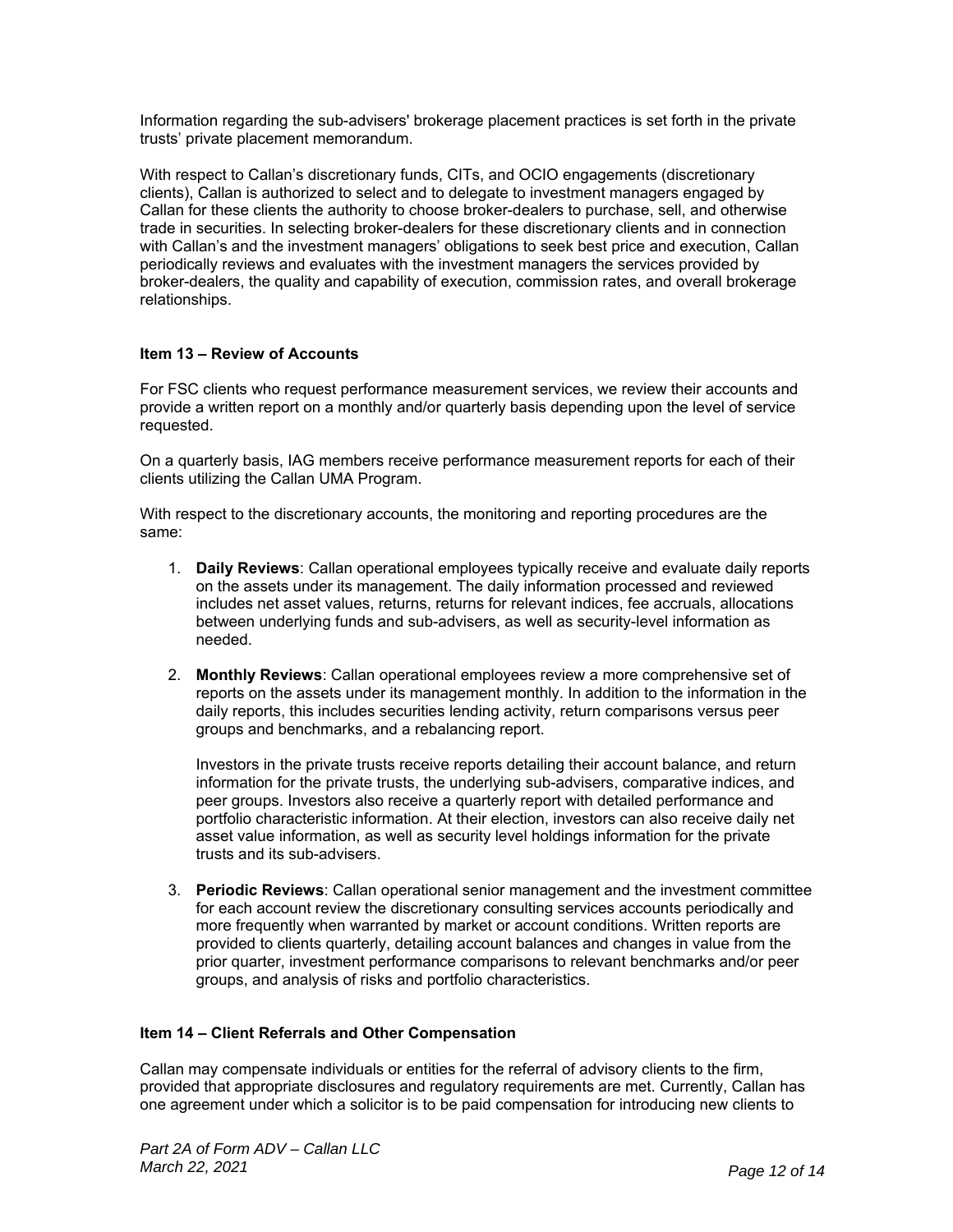Callan for the Callan Collective Investment Trusts and the underlying Core Funds. The compensation to be paid under this agreement was negotiated between Callan and the solicitor. The compensation arrangement is (i) disclosed to the client at the time of the solicitation or referral and (ii) will be paid out of Callan general funds and out of the total advisory fees received by Callan from the Callan GlidePath® Collective Investment Trusts and the underlying Core Funds from the solicited client. No solicited client will be charged an additional fee as a result of any referral or solicitor arrangements. Compensation includes fixed quarterly fees and ongoing payments based on a negotiated percentage of the investment advisory asset flows from the  $\dot{\rm s}$ olicited client into the Callan GlidePath® Collective Investment Trusts and the underlying Core Funds for up to three years.

Callan may reduce or waive the fees for IAG services as described in Item 4 based on fees received by Callan from the UMA overlay manager that are attributable to fees received by it from clients of an IAG member having assets in the UMA program.

Certain Callan employees are eligible to receive incentive compensation for new business introduced to Callan or the expansion of Callan's services. Incentive compensation is paid by Callan and is not directly paid by the client.

### **Item 15 – Custody**

Because of authority given to us by certain advisory clients, Callan may be deemed to have custody of certain advisory client funds, securities, or assets held in accounts with qualified custodians. These qualified custodians provide account statements directly to the clients or a selected independent representative on at least a quarterly basis. Clients should carefully review the statements received from their qualified custodians and compare those statements to reports received from Callan.

#### **Item 16 – Investment Discretion**

Callan generally does not exercise investment discretion with regard to its FSC non-discretionary, ICG, or IAG clients. Customized procedures would be developed on a client-by-client basis as the need arises.

With regard to the Discretionary Platform, CITs and private trusts, the day-to-day investment decisions regarding the acquisition, disposition and voting of portfolio investments are made by the sub-advisers Callan selects to manage the portfolios. . In connection with the monitoring and maintenance of sub-advisers' compliance with their applicable investment policies and guidelines, Callan has discretionary authority to direct the sale of securities to maintain alignment with such policies and guidelines should the need arise.

Where Callan acts as an OCIO, it exercises discretion over and, in some cases, implementation responsibility for a wide range of decisions including asset allocation, portfolio structure, manager and fund selection, manager and fund termination, and rebalancing. Callan also provides advice as to the purchase and sale of mutual fund shares, and interests in private funds and separate accounts for these clients.

# **Item 17 – Voting Client Securities**

As a general policy, Callan does not have or accept authority to vote proxies.

While Callan has been delegated the authority to vote proxies, under the discretionary consulting services agreements, with rare exception, we re-delegate such authority to investment advisers engaged in the account.